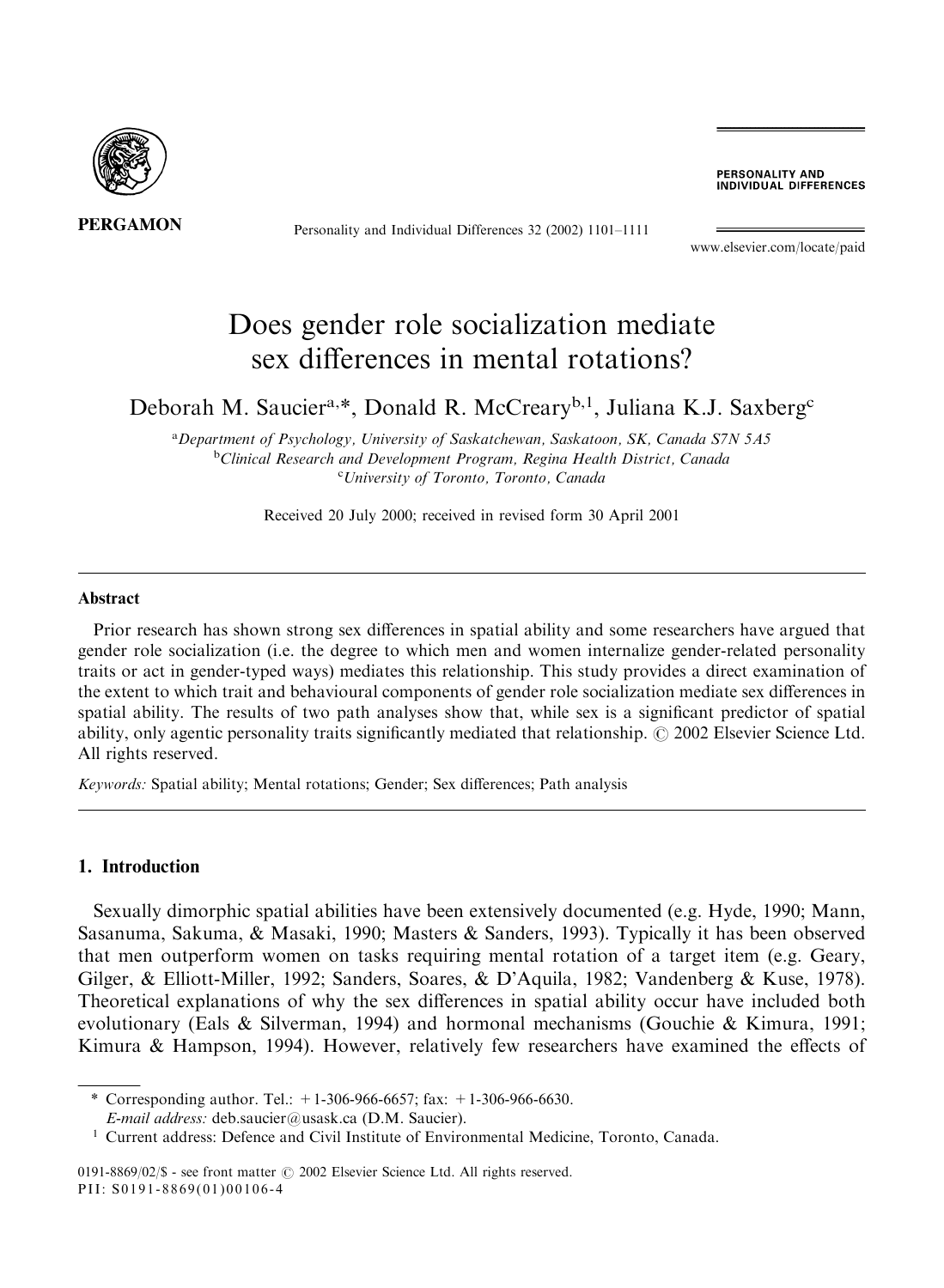gender role socialization on spatial ability. As such, there is the possibility that studies that have reported sex differences in spatial ability have actually been measuring the indirect effects of gender role socialization on this construct.

Gender role socialization reflects the extent to which individuals internalize stereotypic notions about men's and women's personalities and act in gender stereotypic ways. Current conceptualizations of gender role socialization stress that, on a theoretical level, sex and gender are relatively independent of one another, meaning that men and women internalize both male-typed and female-typed personality traits and act in both male-typed and female-typed ways (e.g. McCreary, 1990; McCreary, Newcomb, & Sadava, 1998; Orlofsky, 1981; Spence & Helmreich, 1978). This contemporary, bidimensional conceptualization has been operationalized into current measurement tools such as the Personal Attributes Questionnaire (Spence & Helmreich, 1978) and the Sex Role Behavior Scale (Orlofsky, 1981). More specifically, these scales define masculine and feminine traits and behaviours as those which are equally desirable for men and women, but more stereotypically associated with men or women, respectively. Thus, even though sex may be correlated with possessing male- or female-typed traits or acting in male- or female-type ways, the relationship is not strong; in other words, sex is not confounded with gender role socialization. However, not all gender-typed personality traits and behaviours are bidimensional and relatively unrelated to sex; some traits and behaviours are more desirable for one gender than the other and are more strongly associated with one sex than the other. Lippa (1991; Lippa & Connelly, 1990) refers to these as gender diagnostic aspects of socialization. Others refer to them as sex-specific characteristics (e.g. Orlofsky, 1981). Common measures of gender role socialization (e.g. Personal Attributes Questionnaire) and behaviours (Sex Role Behavior Scale) include items from both bidimensional and sex-specific domains.

Few studies have examined the role that gender role socialization plays in spatial ability. While all of these studies have reported significant sex differences in spatial ability (e.g. Ginn & Stiehl, 1999; Goodrich, Damin, Ascione, & Thompson, 1993; Jamison & Signorella, 1987; Kalichman, 1988; Parameswaran, 1995; Popiel & de-Lisi, 1984; Signorella & Jamison, 1978; Small, Erdwins, Gross, & Gessner, 1979), only two of these have found significant relationships between spatial ability and gender roles. In both these cases, spatial ability was positively related to masculinetyped gender role traits (Jamison & Signorella, 1987; Parameswaran, 1995).

Participation in gender-related behaviours has been hypothesized to play an especially salient role in the development and maintenance of spatial ability. Caplan and Caplan (1994) have argued that male-typed behaviours promote the development of spatial ability while female-typed behaviours do not. However, few studies have examined whether or not acting in gender-related ways is significantly related to spatial ability (Ginn & Stiehl, 1999; Kalichman, 1988; Parameswaran, 1995). In one study, Ginn and Stiehl (1999) found that participants who performed male-typed spatial activities outperformed those who performed gender-neutral spatial activities. However, all of the participants who engaged in the male-typed spatial activities were men, and no other men reported engaging in any female-typed spatial activities; as such, this difference confounds sex and gender role socialization and, as a result, cannot provide an adequate explanation of the relationship between sex, gender roles, and spatial ability. Using an approach similar to Ginn and Stiehl, Parameswaran (1995) also failed to observe a relationship between spatial ability and gender-related behaviours. Finally, Kalichman (1988) examined participants' skills and interests and found that men with interests in carpentry, mechanics, management and